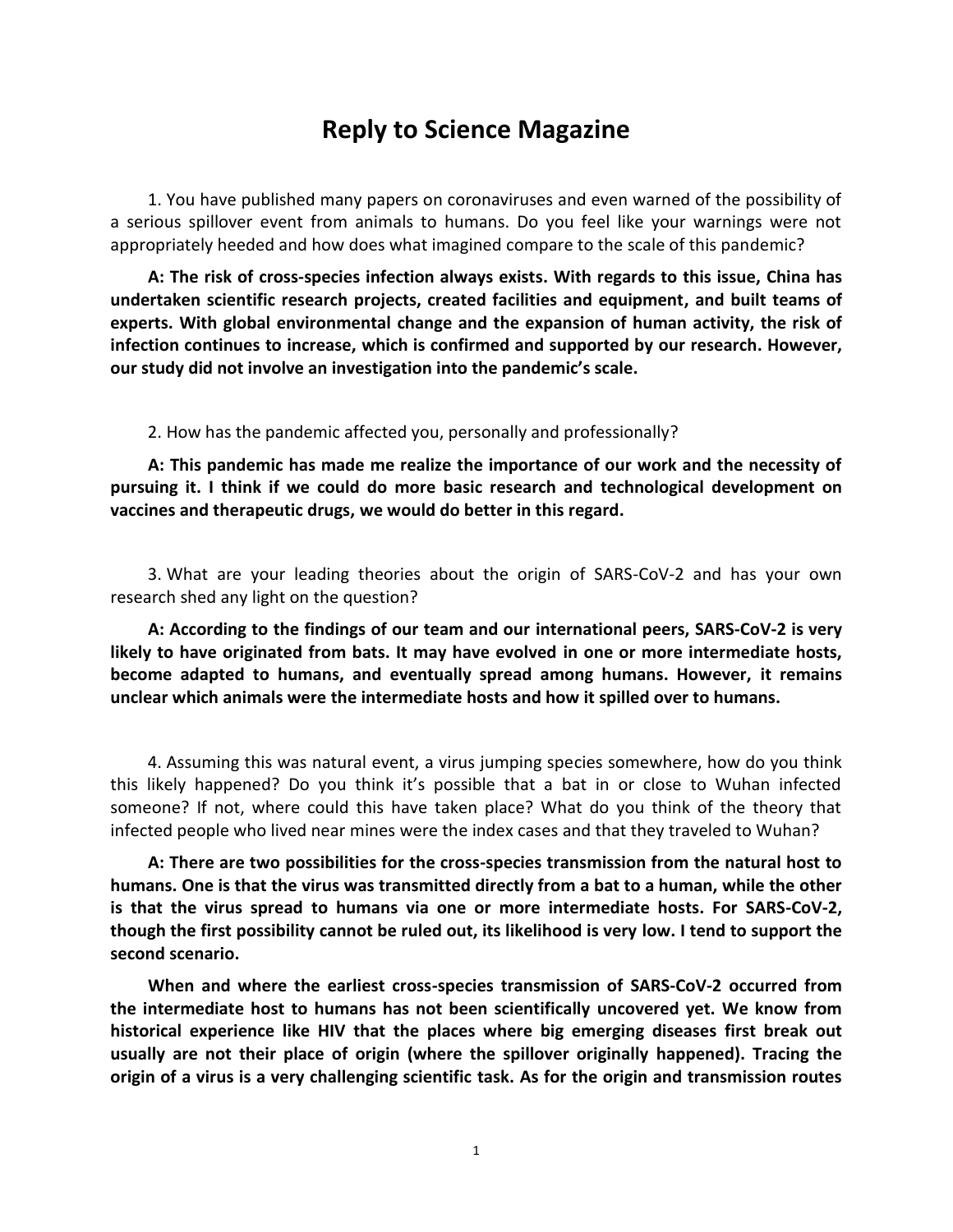**of SARS-CoV-2, it needs a pioneering vision, and the collective efforts of scientists all around the world, and it needs time as well.** 

**We have done bat virus surveillance in Hubei Province for many years, but have not found that bats in Wuhan or even the wider Hubei Province carry any coronaviruses that are closely related to SARS-CoV-2. I don't think the spillover from bats to humans occurred in Wuhan or in Hubei Province.** 

**I guess you are referring to the bat cave in Tongguan town in Mojiang county of Yunnan Province. To date, none of nearby residents is infected with coronaviruses. Thus the claim that the so-called "patient zero" was living near the mining area and then went to Wuhan is false.** 

5. An early cluster at the Huanan seafood market in Wuhan led many to think that an animal there somehow infected humans. How has your thinking about the seafood market's role evolved as it became clear that many of the earliest cases are not linked to it?

**A: As you pointed out, some early patients do not have a history of Huanan seafood market exposure. We detected SARS-CoV-2 nucleic acids in environmental samples from sources such as rolling door handles, the ground and sewage in that market, but we did not detect any SARS-CoV-2 nucleic acids in frozen animal samples. The Huanan seafood market may just be a crowded location where a cluster of early novel coronavirus patients were found.** 

6. Do you know whether anyone tested animals from the market? If not, why not?

**A: Under the deployment of Hubei Provincial Government, our team, alongside researchers from Huazhong Agricultural University, collected environmental samples and frozen animal samples in Huanan seafood market. We detected SARS-CoV-2 nucleic acids only in the environmental samples such as roller shutter door handles, the ground and sewage, but not in the animals.** 

7. Is there an attempt to use registries from the market to test farms that supplied animals to the market? Has your group or any other done testing of domesticated animals or wild animal farms at any farms for SARS-CoV-2 like viruses? If so, what has research found?

**A: Under the deployment of the Hubei Provincial Government, our team and researchers from Huazhong Agricultural University collected samples of farmed animals and livestock from farms around Wuhan and in other places in Hubei Province. We did not detect any SARS-CoV-2 nucleic acids in these samples.** 

8. Were you ever given environmental or animal samples from the market to test yourself? If so, what did you find? If not, what do you know about the market samples tested?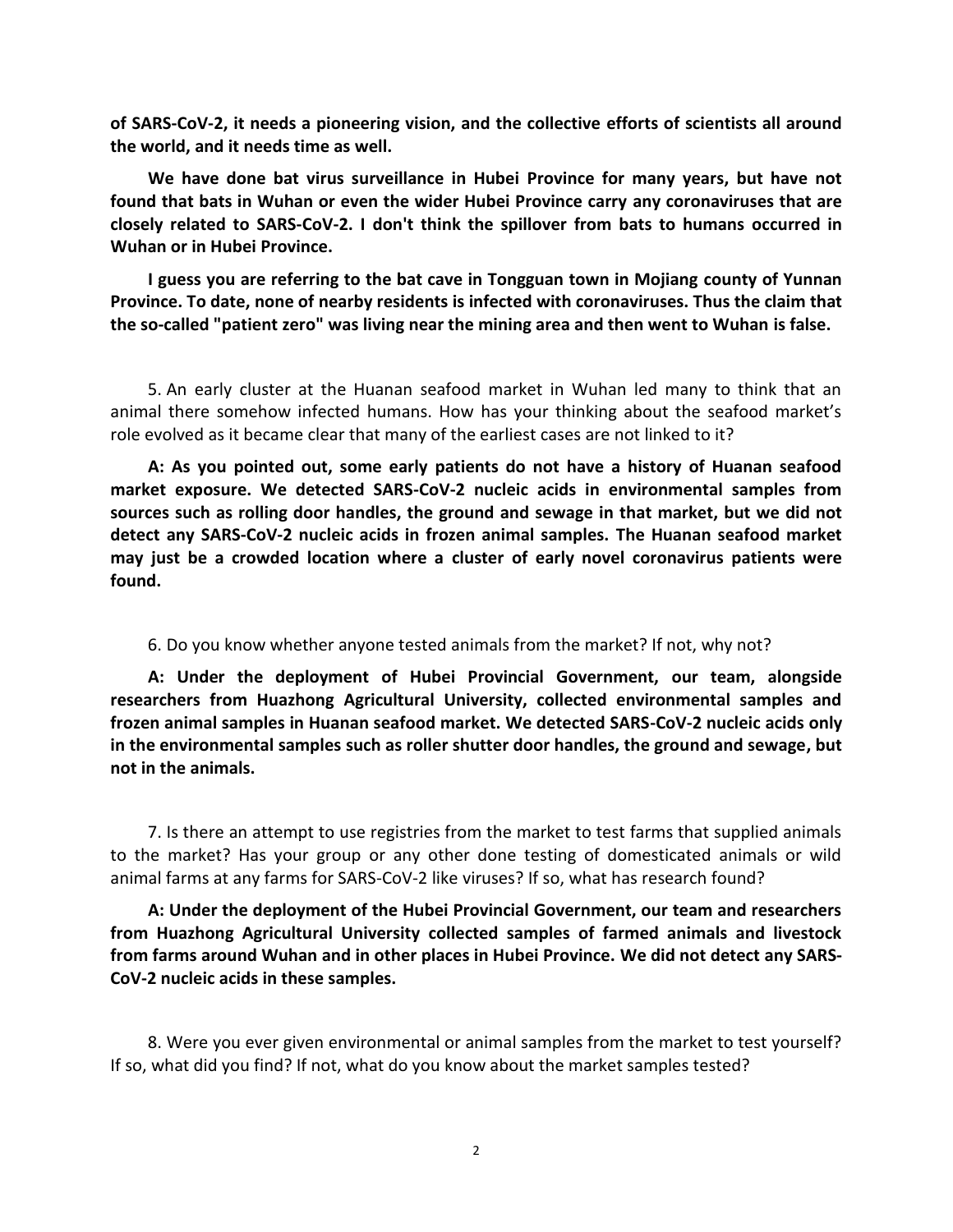**A: We detected SARS-CoV-2 nucleic acids in environmental samples from the Wuhan seafood market, including on rolling door handles, on the ground and in sewage, but the detected numbers of viral genome copies were very low.**

9. The earliest case report I'm aware of has a patient, unlinked to the seafood market, who had symptoms on December 1. One news story suggests there were cases in November. What is the earliest confirmed case you are aware of and what are the demographics?

## **A: I did not participate in the epidemiological survey and I don't know much about it. It was on December 30, 2019 that our Institute first received the clinical samples of a "pneumonia with unknown etiology".**

10. Where do you think the zoonotic transmission most likely occurred? Wuhan? Hubei? Elsewhere?

**A: I can't make any conclusions before we have solid evidence. Tracing the virus's origins is a scientific question, which ought to be answered by scientists based on solid data and scientific evidence. However, the historical experience I mentioned above is worth attention.**

11. You have reported the existence of a bat coronavirus, RaTG13. It's clear that this is a distant ancestor of SARS-CoV-2 that differs by 1100 nucleotides. Using molecular clocks, other researchers have estimated that RaTG13 and SARS-CoV-2 shared a common ancestor at least 20 years ago. Have you made your own estimates? Do you think there was an intermediate species between bats and humans, and, if so, what do you think is most likely and why? What do you think of the pangolin data and suggestions that it might be an intermediary?

**A: I am not an expert in bioinformatics, so I did not calculate the evolutionary distance between RaTG13 and SARS-CoV-2. I think the coronavirus carried by the natural host would have undergone transmission by at least one intermediate before it evolved into SARS-CoV-2.**

**The gene sequences of pangolin coronavirus, RaTG13 and SARS-CoV-2, are relatively close and they may have a common ancestor. But with the data currently available, I can't determine whether pangolins are the natural host or an intermediate host.**

12. Have you or anyone else you're aware of contacted veterinarians about possible illnesses in animals that occurred that could be SARS-CoV-2 relatives? If so what have you learned?

### **A: No. I don't have any information on that.**

13. Your group did a fascinating study with cats, showing that 15% of 102 stray and house cats in Wuhan had antibodies for SARS-CoV-2. A research group in Harbin separately showed cats could readily be infected and transmit the virus. Cats have been infected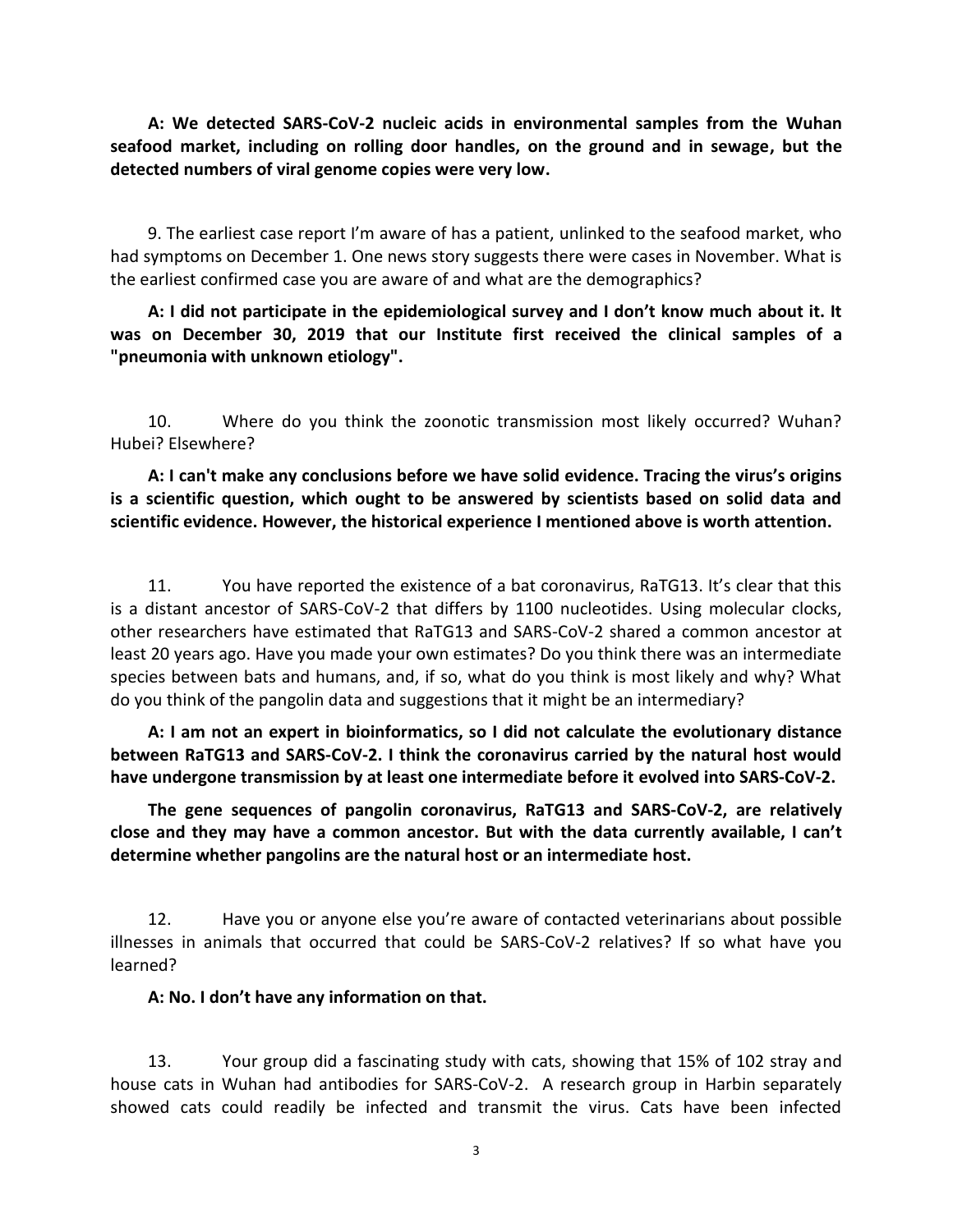presumably by infected humans in homes, and even big cats were infected, at a zoo in New York. How likely do you think it is that cats might be more involved in spread than is commonly thought?

**A: The results of our tests of SARS-CoV-2 antibodies in cat sera, collected in Wuhan after the COVID-19 outbreak, revealed that the infection rate and antibody titers of SARS-CoV-2 in house cats was higher than in stray cats. So I think the SARS-CoV-2 infections in cats were very likely to have been transmitted by humans.**

14. Could cats have been the intermediate species between bats and humans? Have you thought of this possibility? Has anyone studied it? I know in your study sera from cats preoutbreak didn't harbor SARS-CoV-2 antibodies, but that was a small sample. Have you considered broadening that investigation?

**A: Further research needs to be conducted to investigate whether cats are potential intermediate hosts of SARS-CoV-2. Currently our lab is not continuing with the studies on cats. Based on the current findings of our lab and other teams, it is probable that the viruses were transmitted from humans to cats.**

15. Do you know which Chinese labs are investigating origin possibilities and what are they studying? Do you know why so few papers have been published that have new data?

**A: Many groups in China are carrying out such studies. We are publishing papers and data, including those about the virus's origins. We are tracing the origin of the virus in different directions and through multiple approaches.**

16. The Wuhan Institute of Virology has received worldwide attention as the possible source of SARS-CoV-2. President Donald Trump has said he has "high confidence" the virus came from the lab. What kind of an impact has this had on your lab? And on you personally?

**A: We first received the clinical samples of SARS-CoV-2 on December 30 2019, which were called back then samples of "pneumonia with unknown etiology". Subsequently, we rapidly conducted research in parallel with other domestic institutions, and quickly identified the pathogen. The complete genome sequence of SARS-CoV-2 was submitted and published via WHO on January 12. Before that, we had never been in contact with or studied this virus, nor did we know of its existence.**

**Scientists from around the world have overwhelmingly concluded that SARS-CoV-2 originated naturally rather than from any institution. The US President Trump's claim that SARS-CoV-2 was leaked from our institute totally contradicts the facts. It jeopardizes and affects our academic work and personal life. He owes us an apology.**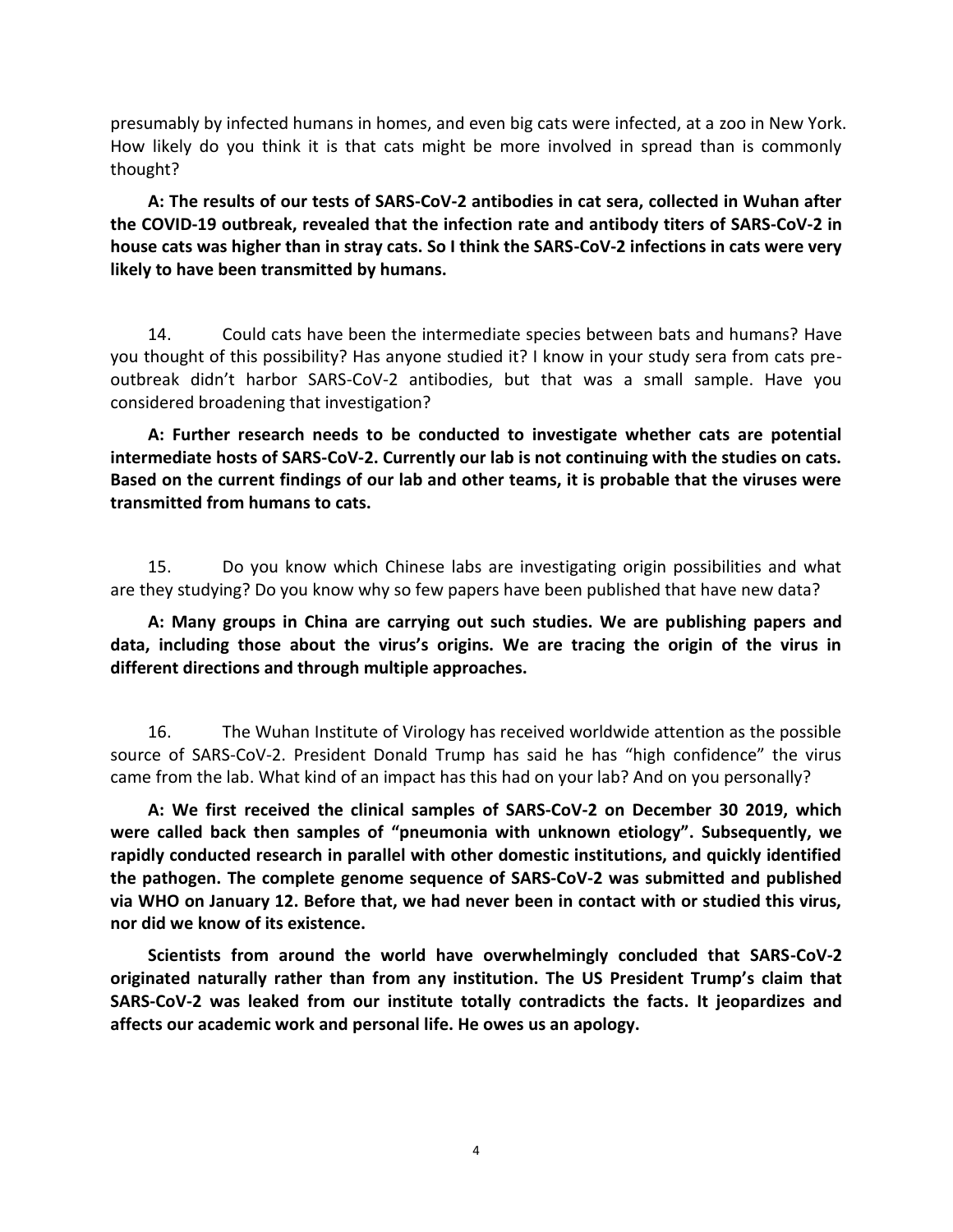17. Many scientists who have analyzed the sequence of SARS-CoV-2 have concluded that it does not have the signatures of a lab-engineered virus. But even some of these researchers say it remains possible that SARS-CoV-2 existed in your lab and accidentally infected a lab worker. They note that several labs had accidental infections with the virus that causes SARS. So how can you rule out this possibility?

**A: We have isolated three closely-related bat coronaviruses over the last 15 years (here an isolated virus is a live virus which can grow in cultured cells in the laboratory) and all of them are SARS-related coronaviruses. These bat viruses share 79.8% sequence identity and are distantly related to SARS-CoV-2. On February 3, we published a paper in Nature and reported that SARS-CoV-2 is 96.2% identical at the whole-genome level to a bat coronavirus named RaTG13 (I would like to emphasize that we have only the genome sequence and didn't isolate this virus). With about 30,000 nucleotides, coronaviruses have a larger genome size than most animal RNA viruses. The 3.8% difference in genome sequence is a significant difference for coronaviruses. Five renowned virologists from Scripps Research Translational Institute, Columbia University, Tulane University, the University of Edinburgh and the University of Sydney published a paper titled "The proximal origin of SARS-CoV-2" in Nature Medicine on March 18. The authors stated that "although RaTG13 is 96% identical overall to SARS-CoV-2, its spike diverges in the receptor binding domain." On April 23, the US news site "VOX" quoted opinions from Prof. Edward Holmes, an expert in virus evolution at the University of Sydney. "The level of genome sequence divergence between SARS-CoV-2 and RaTG13 is equivalent to an average of 50 years (and at least 20 years) of evolutionary change," said Professor Holmes. The genomes of RaTG13 carried by bats and SARS-CoV-2 differ in 1,177 nucleotide positions. It would have taken a very long time to accumulate sufficient numbers of mutations through natural evolution. The probability is extremely tiny that the mutations occurred exactly in these 1,100-plus positions to be identical to SARS-CoV-2. Therefore, RaTG13 evolving into SARS-CoV-2 in nature is only theoretically possible.**

**Meanwhile, the research and experiments in our institute are in strict accordance with the international and national management requirements of biosafety laboratories and experimental activities, which are conducted in the required biosafety laboratories. Both the facilities and management of P3 and P4 laboratories are very strict. For example, personal protective equipment must be worn by the research staff. The air in the laboratory can only be discharged after highly efficient filtration. Waste water and solid waste must be sterilized under high temperatures and high pressure. The entire process of the experimental activities is video-monitored by biosafety management personnel. Every year, the lab's facilities and equipment must be tested by a third-party institution authorized by the government. Only after passing the test can the lab continue to run. The high-level biosafety laboratories at our institute have been operated safely and stably. To date, no pathogen leaks or personnel infection accidents have occurred.**

18. The people who have floated these theories have proposed several ways in which the virus could have escaped from the Wuhan Institute of Virology. I'd like to ask some detailed, factual questions about the work at your lab that could shed more light on those scenarios: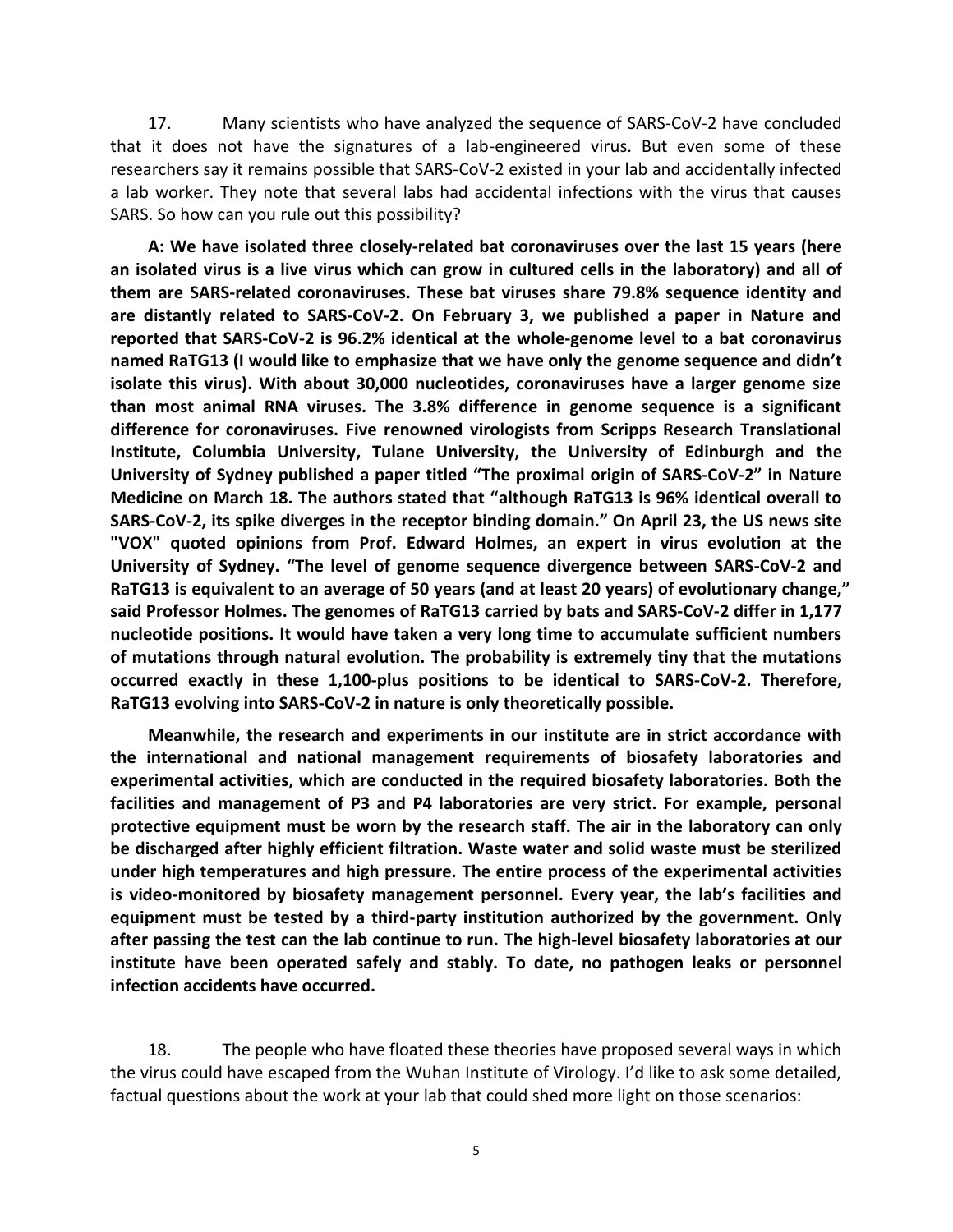(1) Are bat coronaviruses grown at the institute?

**A: We have only isolated three strains of live SARS-related coronaviruses (SARSr-CoV) from bats, which shared 95-96% genome sequence similarity with SARS-CoV and less than 80% similarity with SARS-CoV-2. These results were published in Nature [2013, 593(7477):535-538], the Journal of Virology [2016, 90(6), 3253-3256] and PLoS Pathogens [2017, 13(11):e1006698], respectively.**

(2) Does your group extract viruses from biological samples and do the sequencing or does that take place elsewhere?

**A: We isolated viruses or extracted virus RNA from biological samples in the lab. The sequencing was done mostly in Wuhan.**

(3) Has your lab done any animal experiments with SARS-related viruses recently? If so, can you provide any details?

**A: We performed in vivo experiments in transgenic (human ACE2 expressing) mice and civets in 2018 and 2019 in the Institute's biosafety laboratory. The viruses we used were bat SARSr-CoV close to SARS-CoV. Operation of this work was undertaken strictly following the regulations on biosafety management of pathogenic microbes in laboratories in China. The results suggested that bat SARSr-CoV can directly infect civets and can also infect mice with human ACE2 receptors. Yet it showed low pathogenicity in mice and no pathogenicity in civets. These data are being sorted and will be published soon.**

(4) Is it possible that someone associated with the institute became infected in some other way, for instance while collecting, sampling, or handling bats?

**A: Such a possibility did not exist. Recently we tested the sera from all staff and students in the lab and nobody is infected by either bat SARSr-CoV or SARS-CoV-2. To date, there is "zero infection" of all staff and students in our institute.**

(5) Is it possible that you have biological samples from bats in your lab that you have yet to test for viruses? If so, how many samples have you tested and how many remain untested? If some remain untested, how do you know for certain that none contain SARS-CoV-2 or a close relative?

**A: We tested all bat samples that we collected, including bat anal swabs, oral swabs and fecal samples, and 2,007 samples were positive for coronavirus. We did not find any viruses whose gene sequence is more similar to SARS-CoV-2 than RaTG13.** 

(6) Your lab was one of the first to sequence and isolate the virus. When and where did you first sequence it?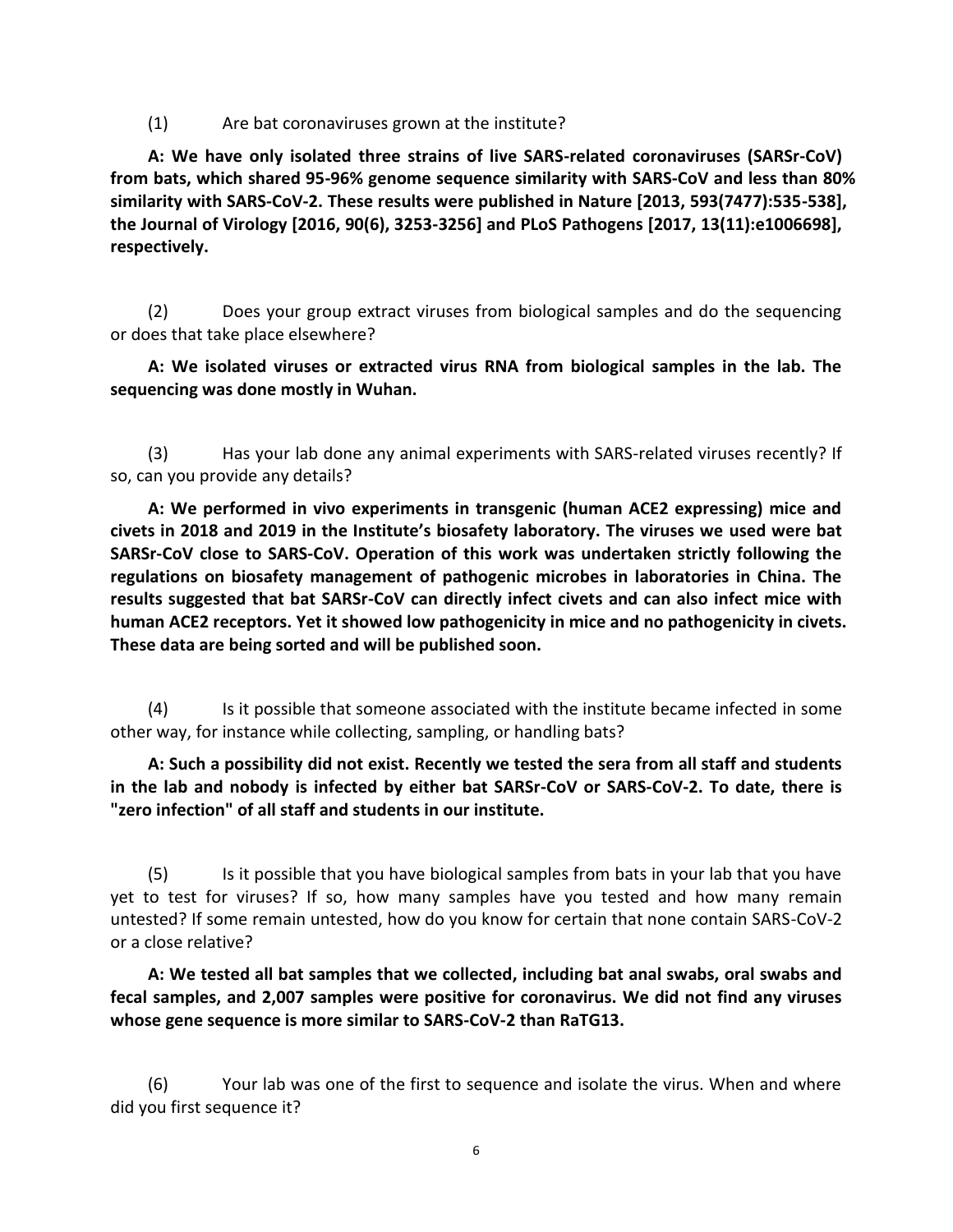**A: We received the first batch of samples from seven patients on December 30 2019. Using pan-coronavirus RT-PCR and quantitative RT-PCR, which can detect all SARS-related coronaviruses, we found samples from five patients were positive. On December 31, when analyzing the sequencing result of the RT-PCR product, we identified that it was a novel SARSrelated coronavirus. We then confirmed the result via different methods and performed fulllength genome sequencing as well as virus isolation. We released the genome sequence to the global public on January 12 via WHO.**

(7) What about the cave at Mojiang in 2013? When did you first isolate RaTG13? When did you complete the full sequencing of it?

**A: We detected the virus by pan-coronavirus RT-PCR in a bat fecal sample collected from Tongguan town, Mojiang county in Yunnan province in 2013, and obtained its partial RdRp sequence. Because the low similarity of this virus to SARS-CoV, we did not pay special attention to this sequence. In 2018, as the NGS sequencing technology and capability in our lab was improved, we did further sequencing of the virus using our remaining samples, and obtained the full-length genome sequence of RaTG13 except the 15 nucleotides at the 5' end. As the sample was used many times for the purpose of viral nucleic acid extraction, there was no more sample after we finished genome sequencing, and we did not do virus isolation and other studies on it. Among all the bat samples we collected, the RaTG13 virus was detected in only one single sample. In 2020, we compared the sequence of SARS-CoV-2 and our unpublished bat coronavirus sequences and found it shared a 96.2% identity with RaTG13. RaTG13 has never been isolated or cultured.** 

(8) Some people who suspect a lab accident occurred have suggested that BtCoV/4991, a bat virus you described in 2016, is SARS-CoV-2. When you published, you only had the sequence of one protein, RNA dependent RNA polymerase (RdRp). A blast analysis on GenBank shows that the RdRp of BtCoV/4991 and RaTG13 are 100% homologous. Is BtCoV/4991 actually RaTG13, which would be consistent with your 2020 report that described how you did the full sequence of a virus you only had done the RdRp sequence for earlier? If so, why did you rename the virus? What does "TG" stand for in RaTG13?

**A: Ra4991 is the ID for a bat sample while RaTG13 is the ID for the coronavirus detected in the sample. We changed the name as we wanted it to reflect the time and location for the sample collection. 13 means it was collected in 2013, and TG is the abbreviation of Tongguan town, the location where the sample was collected.**

(9) Why do you have RdRp sequences for some viruses and not their full sequences? How many full-length sequences are there of the samples you've tested and how many are just RdRp?

**A: Due to financial and manpower constraints, it is impossible for us to do the whole genome sequencing of all samples. We hope to conduct further full-length coronavirus**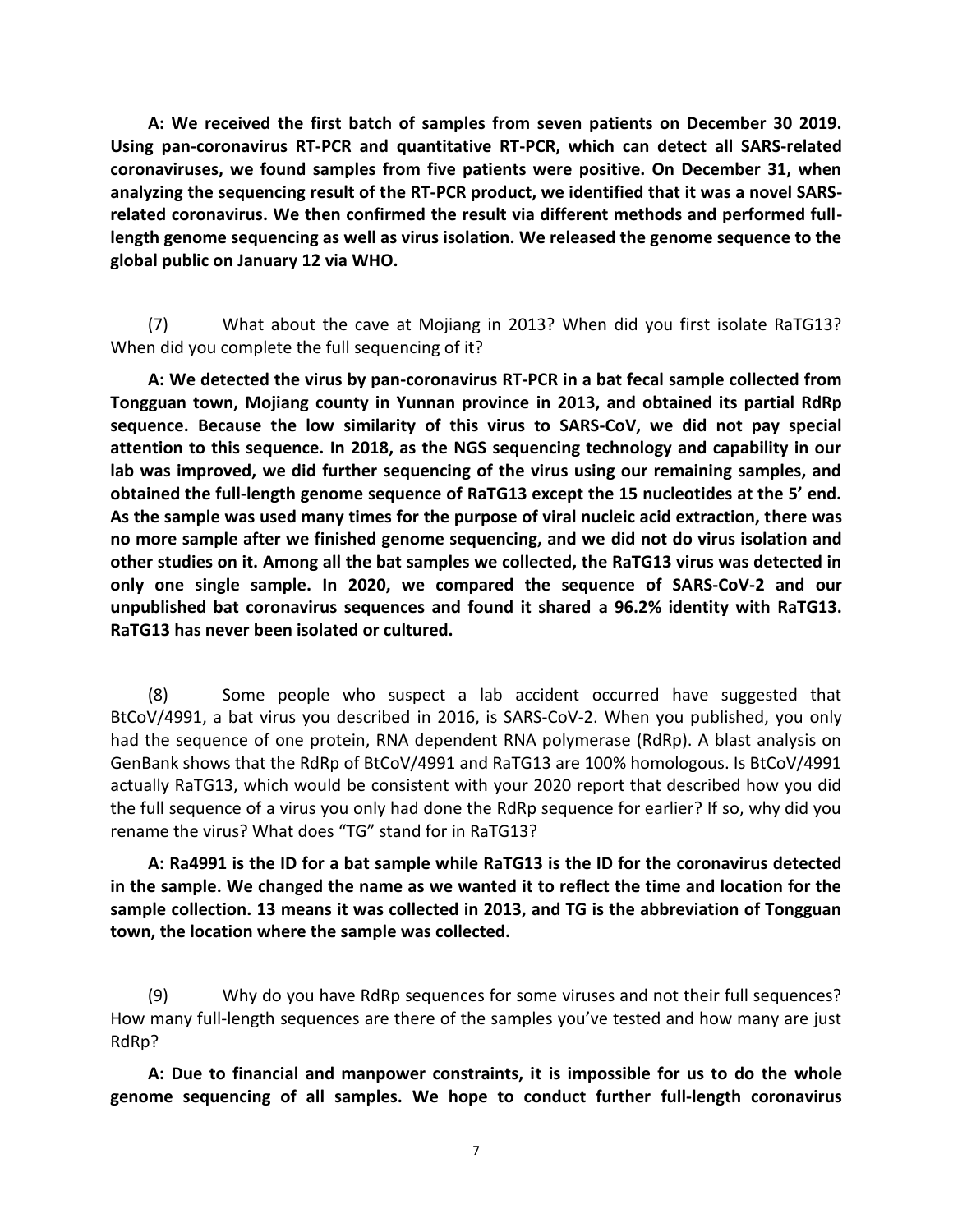**genome sequencing in some other samples within the next two years. However, for some samples, it is impossible to obtain the whole virus genome sequences because of the low quantity of the viral nucleic acids in them.**

(10) Were you ever instructed to destroy any viruses after the outbreak surfaced?

**A: No.** 

(11) Is it possible that there was an accidental release at another lab in Wuhan? The Wuhan Center for Disease Control has been mentioned. If you have ruled this out as a possibility, why?

**A: Based on daily academic exchanges and discussion, I can rule out such a possibility.**

#### (12) What haven't I asked you that you would like people to know?

**A: With the continuing occurrences of emerging infectious diseases all over the world, scientists are beginning to study the viruses carried by wild animals, which is not only the key to having early warnings of the diseases from those origins, but also an important scientific basis for disease prevention. In this context, I have conducted collaborative research with Dr. Peter Daszak, President and PI of EcoHealth Alliance. We have established a good relationship in the fields of virus surveillance and pathogen discovery. Our research team has found a variety of coronaviruses with different sequences in bat populations. Some of them have the potential to spread to humans and animals, such as SARS-related coronavirus, MERS-related coronavirus, SADS-related coronavirus, etc. The findings provide important clues for the prevention and control of infectious diseases.**

**We don't understand the NIH termination of funding support for our collaborative project and feel it is absolutely absurd. This project should be an international cooperative work aiming to gather scientists from different countries to jointly explore early warnings and predictions of infectious diseases, which will help vaccine design and drug development to protect us from coronavirus threats.**

**Over the past 20 years, coronaviruses have been disrupting and impacting human lives and economies. Here, I would like to make an appeal to the international community to strengthen international cooperation on research into the origins of emerging viruses. I hope scientists around the world can stand together and work together. The purpose of the search for the origin of a virus is to prevent the recurrence of similar outbreaks which will harm human society, and in this way, we can respond more effectively when an outbreak happens.**